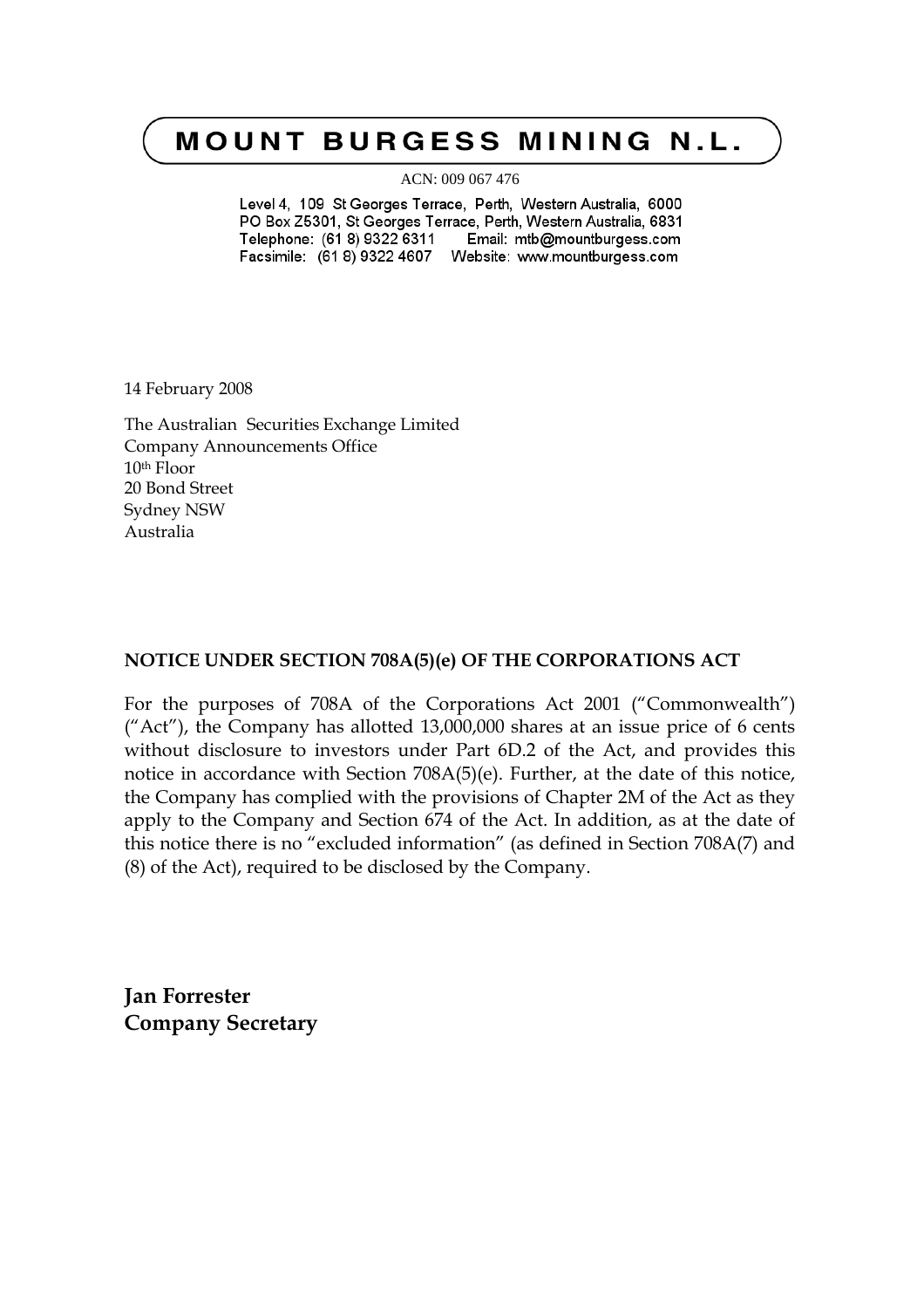# **Appendix 3B**

# **New issue announcement, application for quotation of additional securities and agreement**

*Information or documents not available now must be given to ASX as soon as available. Information and documents given to ASX become ASX's property and may be made public.*

Introduced 1/7/96. Origin: Appendix 5. Amended 1/7/98, 1/9/99, 1/7/2000, 30/9/2001, 11/3/2002, 1/1/2003, 24/10/2005.

Name of entity

### **MOUNT BURGESS MINING N.L.**

ABN

31 009 067 476

We (the entity) give ASX the following information.

### **Part 1 - All issues**

*You must complete the relevant sections (attach sheets if there is not enough space).*

1 +Class of +securities issued or to be issued

**Ordinary Fully Paid**

**13,000,000**

- 2 Number of <sup>+</sup>securities issued or to be issued (if known) or maximum number which may be issued
- 3 Principal terms of the <sup>+</sup>securities (eg, if options, exercise price and expiry date; if partly paid <sup>+</sup>securities, the amount outstanding and due dates for payment; if <sup>+</sup>convertible securities, the conversion price and dates for conversion)

**Fully paid ordinary shares @ an issue price of \$0.06 each**

<sup>+</sup> See chapter 19 for defined terms.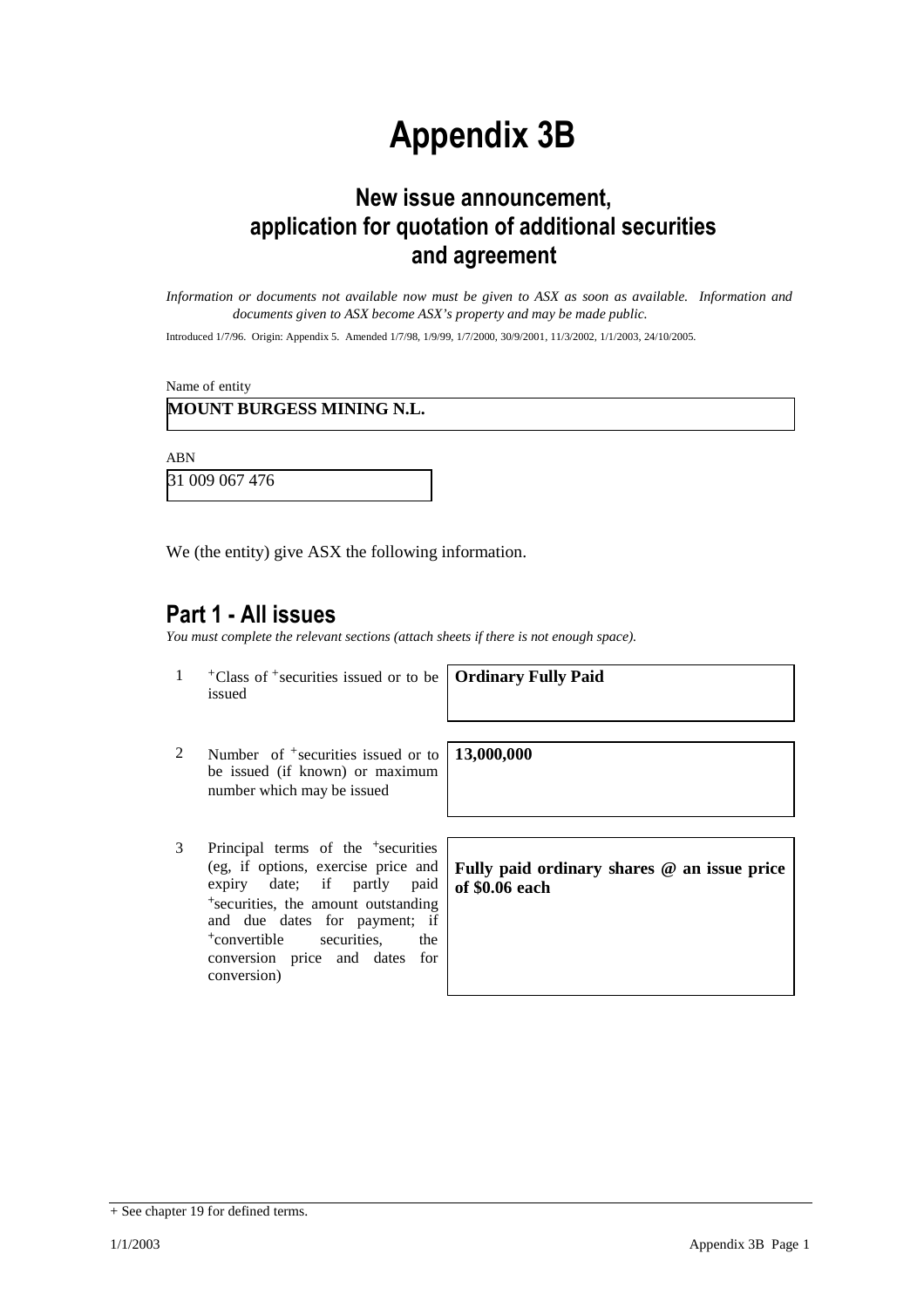4 Do the <sup>+</sup>securities rank equally in all respects from the date of allotment with an existing <sup>+</sup>class of quoted <sup>+</sup>securities?

> If the additional securities do not rank equally, please state:

- the date from which they do
- the extent to which they participate for the next dividend, (in the case of a trust, distribution) or interest payment
- the extent to which they do not rank equally, other than in relation to the next dividend, distribution or interest payment

5 Issue price or consideration **\$0.06**

6 Purpose of the issue (If issued as consideration for the acquisition of assets, clearly identify those assets)

Funds from this placement will be applied to resource and exploration drilling, working capital, metallurgical test work, surveying, geochemical sampling, assaying and geophysical programmes on the Company's base metals and diamond projects in Botswana and Namibia.

7 Dates of entering <sup>+</sup>securities into uncertificated holdings or despatch of certificates

**15 February 2008**

.

8 Number and <sup>+</sup>class of all <sup>+</sup>securities quoted on ASX (*including* the securities in clause 2 if applicable)

| Number      | <sup>+</sup> Class         |
|-------------|----------------------------|
| 280,257,000 | <b>Ordinary Fully Paid</b> |
|             |                            |



#### $+$  See chapter 19 for defined terms.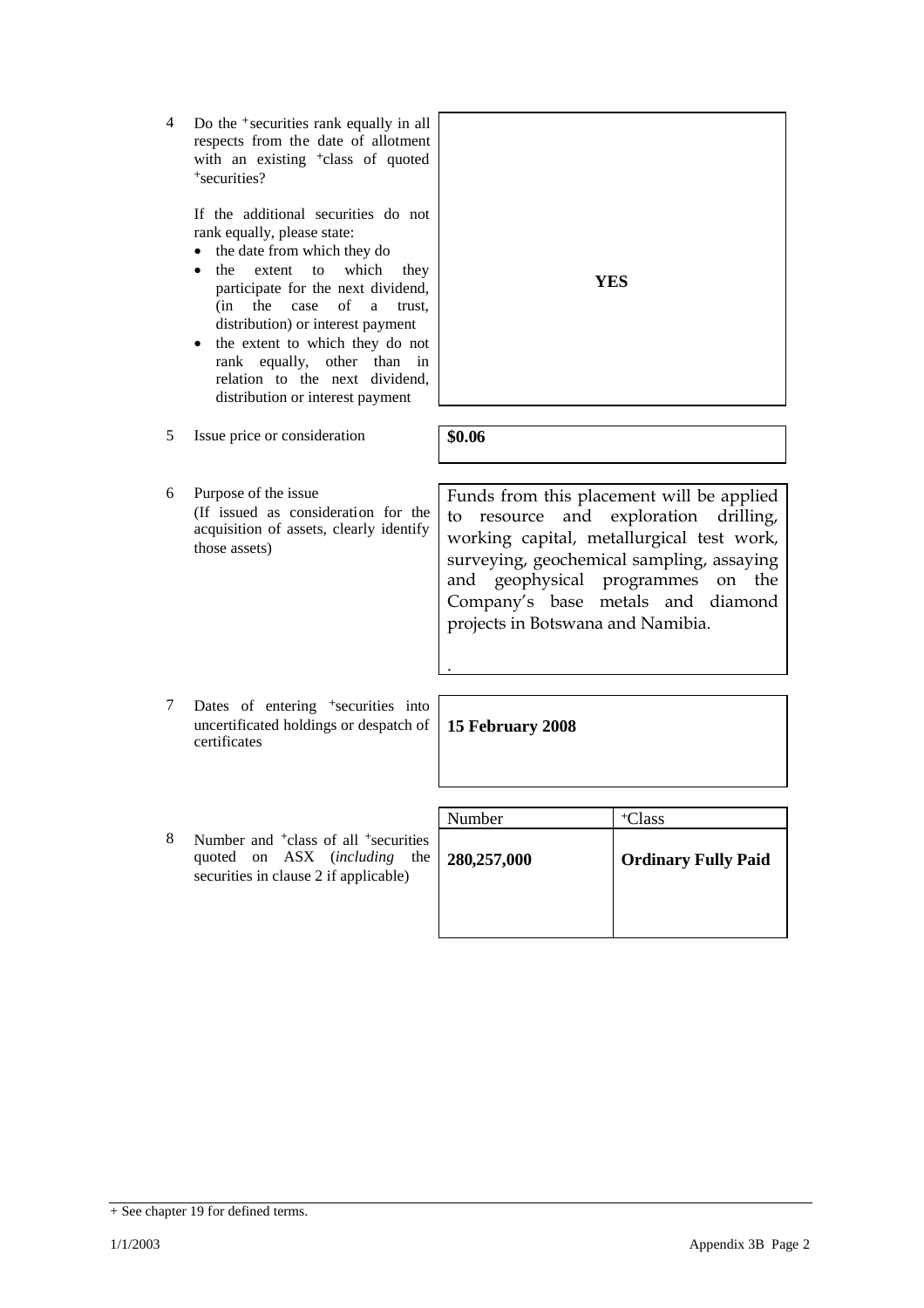|    |                                                  | Number                                    | <sup>+</sup> Class                      |
|----|--------------------------------------------------|-------------------------------------------|-----------------------------------------|
| 9  | Number and $^{+}$ class of all $^{+}$ securities | 2,500,000                                 | Unlisted employee share                 |
|    | not quoted on ASX (including the                 |                                           | options<br>expiring                     |
|    | securities in clause 2 if applicable)            |                                           | 31/12/10<br>(ASX)<br>Ref                |
|    |                                                  |                                           | MTBAS)                                  |
|    |                                                  | 1,100,000                                 | Unlisted employee share                 |
|    |                                                  |                                           | Options<br>expiring                     |
|    |                                                  |                                           | $31/12/09$ $(ASK)$<br>Ref               |
|    |                                                  |                                           | MTBAI)                                  |
|    |                                                  | 5,050,000                                 | Unlisted employee share                 |
|    |                                                  |                                           | Options<br>expiring                     |
|    |                                                  |                                           | 31/12/2011 (ASX Ref                     |
|    |                                                  |                                           | MTBAK)                                  |
|    |                                                  | 900,000                                   | Unlisted employee share                 |
|    |                                                  |                                           | Options expiring<br>31/12/2012 (ASX Ref |
|    |                                                  |                                           | MTBAU)                                  |
|    |                                                  | All above options exercisable at 25 cents |                                         |
| 10 | Dividend policy (in the case of a                | N/A                                       |                                         |
|    | trust, distribution policy) on the               |                                           |                                         |
|    | increased capital (interests)                    |                                           |                                         |

# **Part 2 - Bonus issue or pro rata issue**

| 11 | holder<br>security<br>approval<br>Is<br>required?                                                        |  |
|----|----------------------------------------------------------------------------------------------------------|--|
| 12 | Is the issue renounceable or non-<br>renounceable?                                                       |  |
| 13 | Ratio in which the <sup>+</sup> securities will<br>be offered                                            |  |
| 14 | <sup>+</sup> Class of <sup>+</sup> securities to which the<br>offer relates                              |  |
| 15 | <sup>+</sup> Record<br>determine<br>date<br>to<br>entitlements                                           |  |
| 16 | Will holdings on different registers<br>(or subregisters) be aggregated for<br>calculating entitlements? |  |
| 17 | Policy for deciding entitlements in<br>relation to fractions                                             |  |

<sup>+</sup> See chapter 19 for defined terms.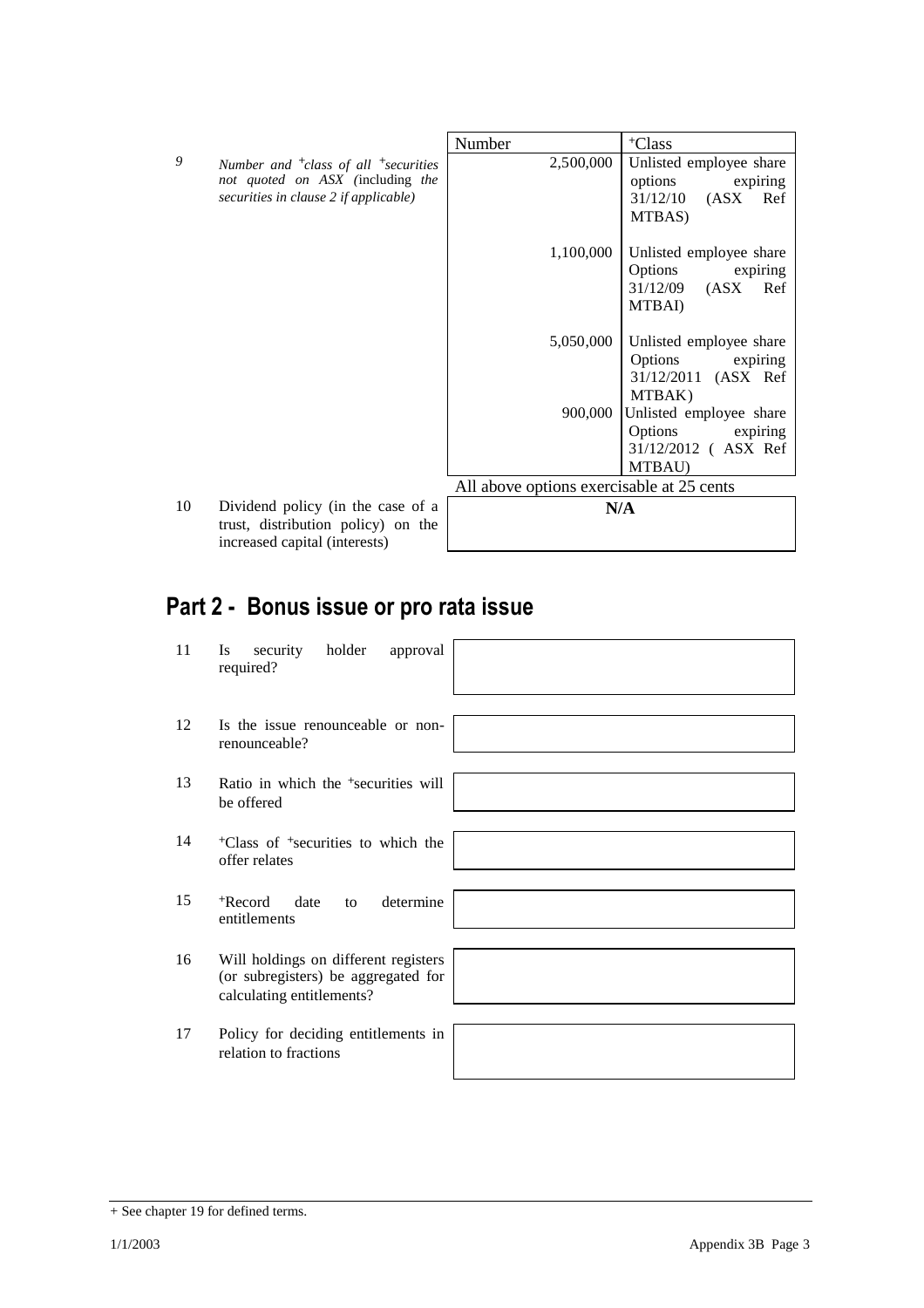21 Amount of any underwriting fee or commission 22 Names of any brokers to the issue 23 Fee or commission payable to the broker to the issue 24 Amount of any handling fee payable to brokers who lodge acceptances or renunciations on behalf of <sup>+</sup>security holders 25 If the issue is contingent on <sup>+</sup>security holders' approval, the date of the meeting 26 Date entitlement and acceptance form and prospectus or Product Disclosure Statement will be sent to persons entitled 27 If the entity has issued options, and the terms entitle option holders to participate on exercise, the date on which notices will be sent to option holders 28 Date rights trading will begin (if applicable) 29 Date rights trading will end (if applicable) 30 How do <sup>+</sup>security holders sell their entitlements *in full* through a broker?



Note: Security holders must be told how their entitlements are to be dealt with. Cross reference: rule 7.7.

18 Names of countries in which the entity has +security holders who will not be sent new issue

- 19 Closing date for receipt of acceptances or renunciations
- 20 Names of any underwriters

documents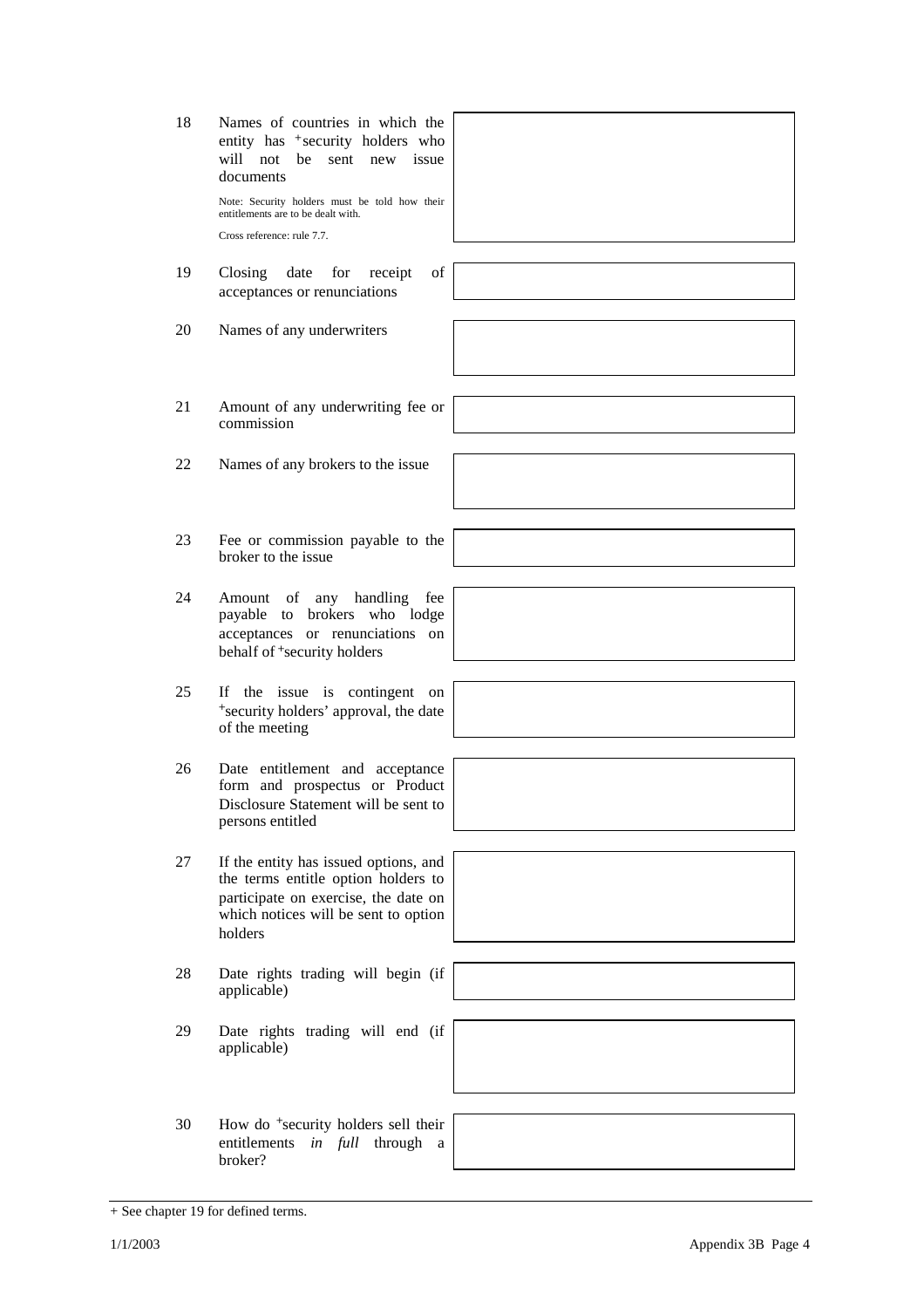- 31 How do <sup>+</sup>security holders sell *part* of their entitlements through a broker and accept for the balance?
- 32 How do <sup>+</sup>security holders dispose of their entitlements (except by sale through a broker)?
- 33 <sup>+</sup>Despatch date

## **Part 3 - Quotation of securities**

*You need only complete this section if you are applying for quotation of securities*

- 34 Type of securities (*tick one*)
- (a)  $\sqrt{\phantom{a}}$  Securities described in Part 1
- (b) All other securities

Example: restricted securities at the end of the escrowed period, partly paid securities that become fully paid, employee incentive share securities when restriction ends, securities issued on expiry or conversion of convertible securities

### **Entities that have ticked box 34(a)**

### **Additional securities forming a new class of securities**

*Tick to indicate you are providing the information or documents*

- 
- 35 If the <sup>+</sup> securities are <sup>+</sup>equity securities, the names of the 20 largest holders of the additional <sup>+</sup>securities, and the number and percentage of additional <sup>+</sup>securities held by those holders
- 36 If the <sup>+</sup> securities are <sup>+</sup>equity securities, a distribution schedule of the additional <sup>+</sup>securities setting out the number of holders in the categories 1 - 1,000 1,001 - 5,000 5,001 - 10,000 10,001 - 100,000 100,001 and over

37 A copy of any trust deed for the additional +securities

<sup>+</sup> See chapter 19 for defined terms.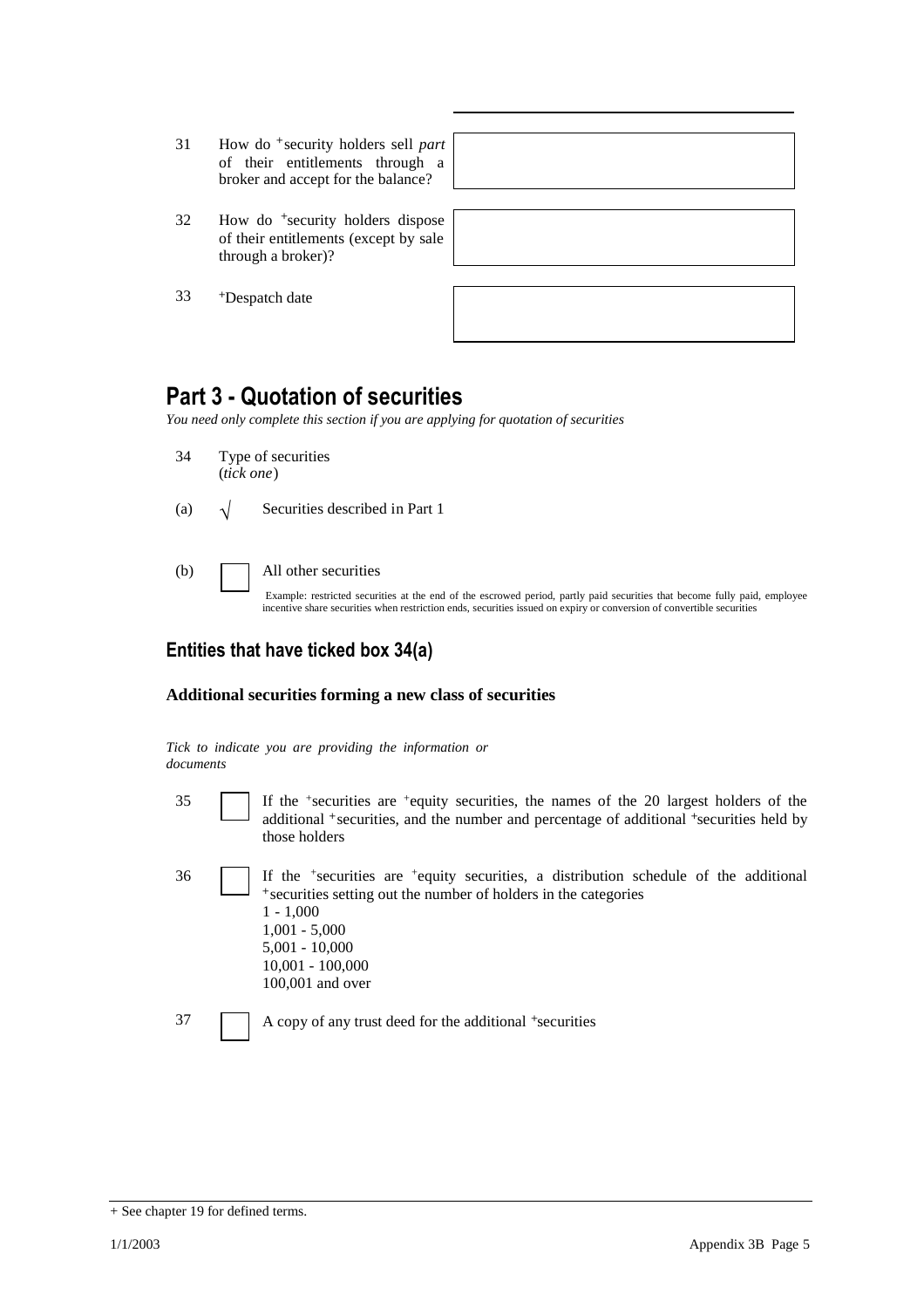### **Entities that have ticked box 34(b)**

- 38 Number of securities for which <sup>+</sup>quotation is sought 39 Class of <sup>+</sup>securities for which quotation is sought 40 Do the <sup>+</sup>securities rank equally in all respects from the date of allotment with an existing <sup>+</sup>class of quoted <sup>+</sup>securities? If the additional securities do not rank equally, please state: • the date from which they do • the extent to which they participate for the next dividend, (in the case of a trust, distribution) or interest payment • the extent to which they do not rank equally, other than in relation to the next dividend, distribution or interest payment 41 Reason for request for quotation now Example: In the case of restricted securities, end of restriction period (if issued upon conversion of another security, clearly identify that other security) Number | +Class
- 42 Number and <sup>+</sup>class of all <sup>+</sup>securities quoted on ASX (*including* the securities in clause 38)

| Number | <sup>+</sup> Class |
|--------|--------------------|
|        |                    |
|        |                    |
|        |                    |
|        |                    |
|        |                    |

<sup>+</sup> See chapter 19 for defined terms.